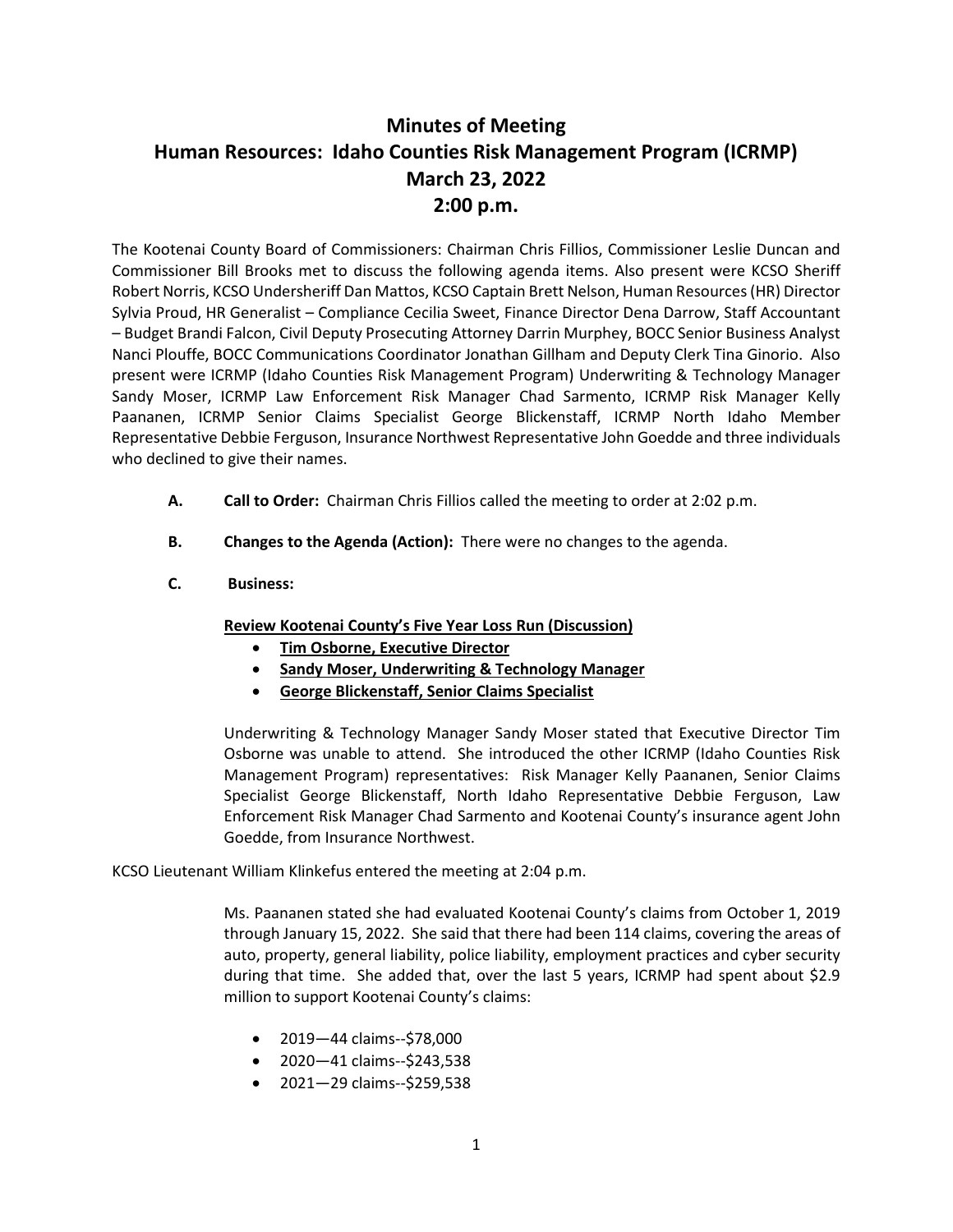## KCSO Sergeant Zachary Sifford entered the meeting at 2:05 p.m.

Ms. Paananen said that, during the past three years, the County had the most claims in the auto category, followed by property, then mechanical breakdowns, with the largest single claim of about \$100,000 in property due to the January 2021 windstorm.

Ms. Paananen remarked that their Risk Team could visit any County facility upon request, to help with safety inspections and loss control efforts. She then reviewed data illustrating the claims experience of the North Idaho Fair, Sanitation Department (Solid Waste), Law Enforcement and a grouping consisting of all the other County departments. She offered breakdowns of different categories of claims by department, noting that there had been only one employment-related claim in the past five years. She reminded those present that utilization of the Attorney Consultation Endorsement Service in the case of terminations, then following the advice offered, would allow ICRMP to waive the claim deductible.

Ms. Paananen stated that there had been 70 contacts with the County over the past three years, which included phone calls, trainings and policy reviews. She went over the plan of action for each of the major types of loss. She also pointed out that a course focused on distracted driving would be made available for covered drivers outside of KCSO.

Ms. Moser refreshed the Board on the County's underwriting history, including the cost to the County, the way premiums were developed and a recap of net claims, commission, reinsurance, operations costs and net contributions. She commented on the effect that increased property values had on the premiums and the steps ICRMP had taken to help the County manage those. She remarked that the County usually broke even with ICRMP, with the amount the County paid in premiums roughly balanced with the amount paid out in losses most years.

Ms. Moser stated that the Board would receive the 2022-2023 renewal pricing estimate by May 1, 2022. She reviewed the deductibles for each area of coverage: \$3,500 property, \$5,000 crime, \$10,000 cyber and \$10,000 employment (subject to the consultation waiver). She also reviewed the discounts the County had already earned for Patrol Assessment, Jail Assessment, Property & Cyber Assessments and Elected/Supervisors Webinars, each of which took 1% off the premium. She commented that another potential 2% in discounts could be offered, based on participation in other trainings.

ICRMP Law Enforcement Risk Manager Chad Sarmento said KCSO had participated in the risk assessment process for both the Jail and Patrol. He described the assessments each department completed, the areas addressed and the level of participation in training sessions that ICRMP had offered.

Mr. Sarmento stated that the areas of most concern involved staffing, both for Patrol and the Jail. He explained that the officer to population served ratio was three times what it was elsewhere in the Panhandle, meaning that each officer was responsible for coverage of more people than was recommended. He also voiced concern about Jail staffing issues and described the way these things increased risk for the County.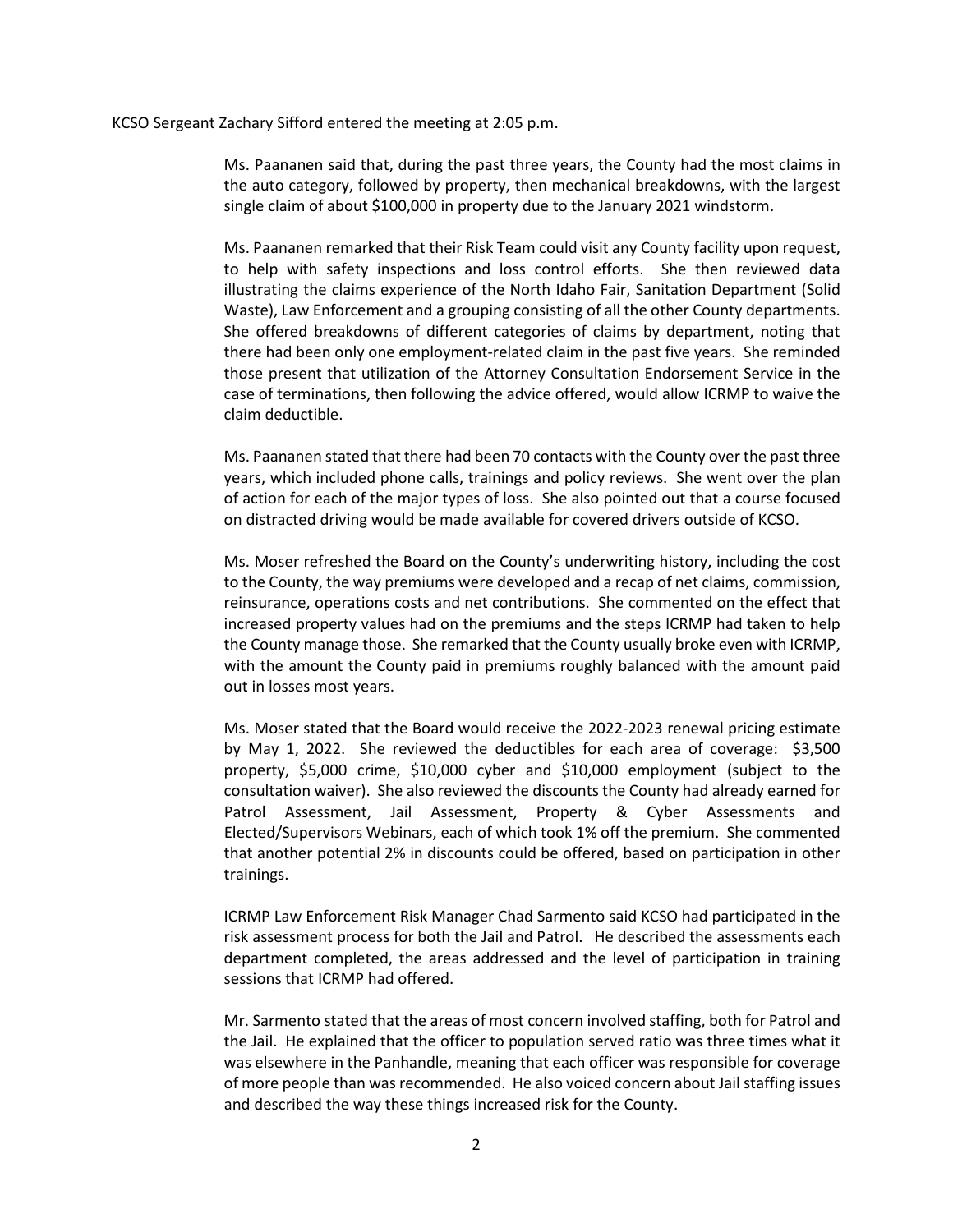Commissioner Leslie Duncan asked if other law enforcement entities in the state had similar issues filling openings.

Mr. Sarmento said there were problems filling positions everywhere, but especially in detention.

Chairman Fillios asked if he had presented this information to the Legislature.

Mr. Sarmento said he had not.

Chairman Fillios commented on the increased limits placed on all counties' taxing abilities, a contributing factor in not being able to raise compensation to the levels that could improve staffing.

Commissioner Duncan moved that the Board enter into Executive Session pursuant to Idaho Code *§74- 206(1)(f),* to discuss legal ramifications and options in relation to pending litigation*.* Commissioner Bill Brooks seconded the motion. There being no further discussion, Deputy Clerk Ginorio called the roll:

Commissioner Brooks: Aye Commissioner Duncan: Aye Chairman Fillios: Aye The motion carried.

> Chairman Fillios stated that ICRMP Representatives and Civil Deputy Prosecuting Attorney Darrin Murphey would remain for the Executive Session.

The Board entered into Executive Session at 2:31 p.m.

## **Executive Session**

**Executive Session pursuant to Idaho Code** *§74-206(1)(f)* **to communicate with legal counsel for the public agency to discuss the legal ramifications of and legal options for pending litigation, or controversies not yet being litigated but imminently likely to be litigated. The mere presence of legal counsel at an executive session does not satisfy this requirement. – Prosecuting Attorney Division (Closed Session – Discussion)**

## **Decisions/Direction (Open Meeting – Action)**

The Board exited Executive Session at 2:49 p.m.

Commissioner Duncan moved that the Board exit Executive Session. Commissioner Brooks seconded the motion. There being no further discussion, Deputy Clerk Ginorio called the roll:

| <b>Commissioner Brooks:</b> | Ave |
|-----------------------------|-----|
| <b>Commissioner Duncan:</b> | Ave |
| <b>Chairman Fillios:</b>    | Ave |
| The motion carried.         |     |

Chairman Fillios noted that there was no decision to be made.